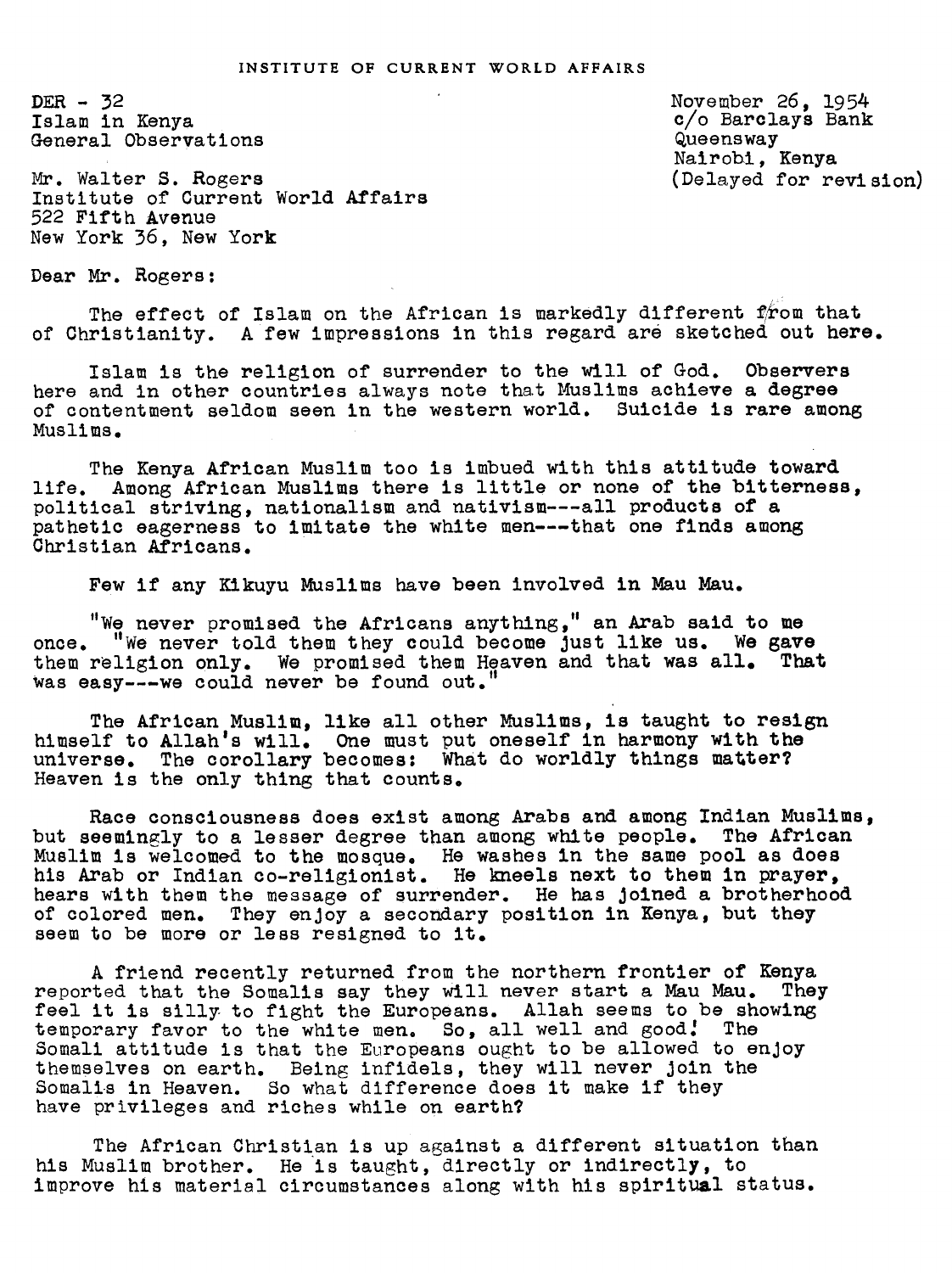$DER - 32$  2-

He must become educated, he must work hard, he must emulate the dominant white Christians, of whom his missionary is one.  $\,$  Christianity  $\,$ to him is inextricably linked with European culture and white men. If he becomes in the eyes of the Christian missionaries a "good mission boy," he has become in his own eyes something of a European. Nothing in Christianity tells him he cannot assume the white way of life. In fact it talks very specifically of the brotherhood of man.

But he finds that though the individual missionary might practice the ideal of the brotherhood, other Europeans do not. He is not welcomed to ''white'' churches. After all; who would want a black man, probably in tattered clothing and speaking broken English, standing around self-conscious at a gay church social?

The black Christian finds too that when it comes to a Job or when it comes to a number of other matters, many Europeans still regard him as an undesirable inferior. His ingenuous eagerness to become just like the Europeans turns to bitterness. Independent African Christian churches or sects preaching a hodge-podge mixture of Christianity and old beliefs spring up. To these Africans, organized Christianity has become the Dini ya Wazungu---the Religion of the Whites.

I have come across no African splinter sects in Islam. They have never been brought to within sight of a forbidden fruit.

\* \* \*

Islamic Denominations in Kenya

Thirteen hundred years ago the Prophet Muhammad declared: "O ye men.' Harken unto my words and take ye them to heart! Know ye that every Muslim Is a brother to every Other Muslim and that ye are now one brotherhood.

But Islam has had no more success in establishing a universal brotherhood of believers than Christianity has had in preserving the one church. Like its monotheistic rival, Islam is rent by denominations<u>.</u> Both religions have one great teacher and one great book. But human nature being what it is, there are widelyvarying interpretations of what the book really said and what the teacher really intended.

In Kenya as elsewhere, the fundamental split is between the Sunnis and the Shias. As a basic cleavage, it is something like the Protestant-Catholic rift in Christianity.

When Muhammad died, he was succeeded as Caliph, or secular and religious leader of the Muslims, by abu-Bakr, Omar and Othman in turn. Ali followed Othman to be the fourth Caliph. There was uo question of anyone succeeding Muhammad as Prophet---rather as head of the theocratic state.

The split that gave rise to the Shia movement was caused by political and Social issues, and possibly some economic ones.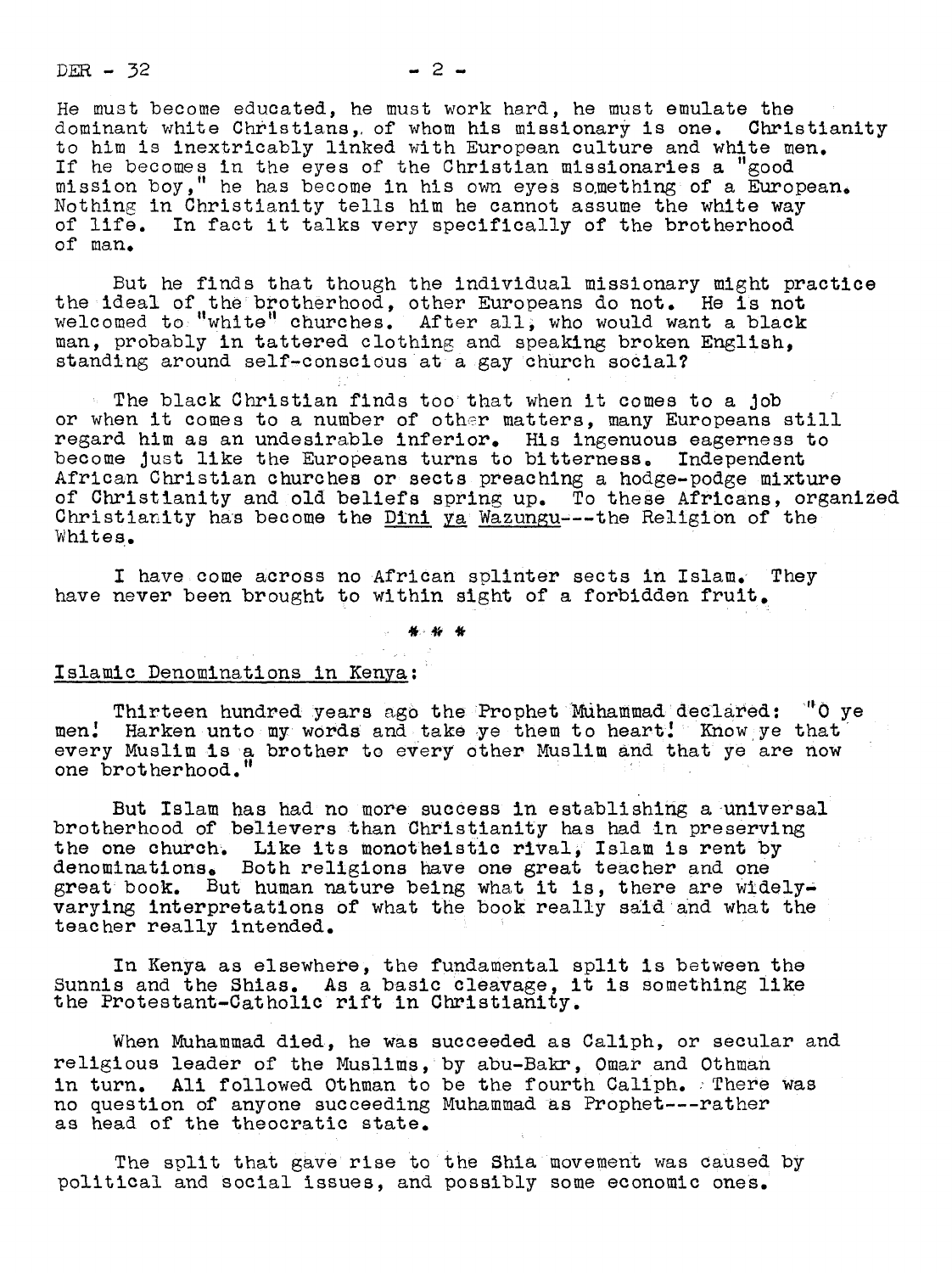$DER - 32$   $-3 - 3$ 

Eventually major doctrinal differences emerged, with the Shias maintaining that Ali was the only rightful successor to Muhammad and that Ali should have been followed by his descendants. The Shias came to regard abu-Bakr, Omar and Othman as "usurpers" and still villify their memory today. Au important part 6f Shia doctrine was that each generation would have its Imam---a descendant of All-- to function as its spiritual and secular leader. That is the theory; in practice real authority has rested with temporal rulers whose attitude toward the Imams has ranged from reverence to hostility.

The first Imam was Ali, the second his son, Hussein, and the third Hussein's son. Thus the Imamate would continue on a hereditary basis. These Imams were elevated to something of a divine status by the Shias.

Quarrels broke out among the Shlas over who were the rightful successors to the Imamate. Some Shias maintain that the man they regard as the 12th Imam was the last and that he went into concealment to return some day to set things right in the world. Others stop at other places. The Ismailis say the Imamate will continue and they regard the present day Aga Khan as the 48th descendant of the revered All.

The Sunnis, by contrast, maintain that there were only four rightly guided Caliphs---i.e., those directly inspired by Muhammad-- and that Ali was the last of them. The Caliphate continued for some centuries, but eventually the Caliphs lost all temporal power and became puppets in the hands of kings. The Ottoman sultans revived the title and ruled as Caliphs until just after World War I.

The dominant Arabs in the old Empire remained Sunnis. Although the Shia movement originated among Arabs, it had great successes among the conquered populations in Persia and elsewhere. This division is reflected in the denominational make-up of Kenya Muslims today.  $\,$ 

The Kenya Arabs, descendants of the old Arabs, are mostly Sunnis. The Sunni movement as a whole is split into four major schools, but differences are minor and they intermarry and worship together in the same mosques. There is no priesthood and services can be led by any believer.

A minority of Kenya Arabs belong to an independent sect, the Ibadis. It too originated in.the early days of Islam. All had been installed as Caliph and his authority was challenged. He agreed to submit the matter to arbitration, one group of his followers, called the Kharijites, maintained that arbitration was "an act of treason against God." The will of God could only be expressed through the free choice of the whole Muslim community, they said. Accordingly, they withdrew their support from Ali and at the same time continued to oppose his rivals. It was a Kharijite fanatic who later murdered Ali.

The Kharijites were suppressed by the Sunnis, but communities of them, known as Ibadis, continued to exist in Oman (on the Persian Gulf) and in North Africa. It was the Omani Ibadis who drove the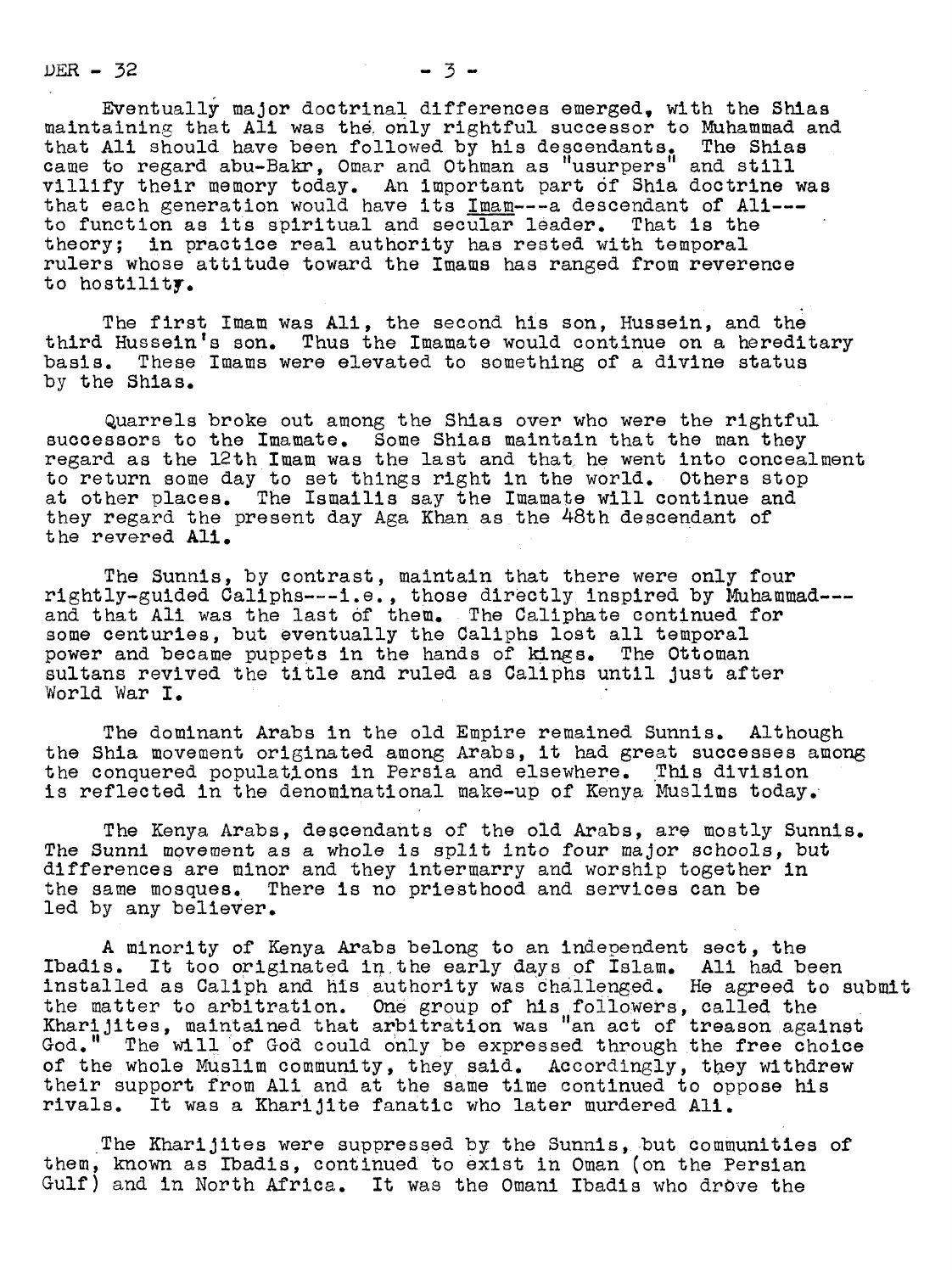$DER - 32$   $- 4 -$ 

Portuguese from East Africa and settled here, thus establishing the Ibadi faith on these shores.

The early KhariJites were like some Christian sects---fanatical and fiercely democratic. They maintained "that anyone, even a Negro slave, could be elected as the head of the Muslim community if he possessed the necessary qualifications. Purity of life was the only test... They were stern, uncompromising and fanatical. They declared that those who refused to fight unjust rulers were infidels and they utterly rejected dissimulation (taqiya) in word and deed." $*$ 

The puritannical outlook of the Ibadis still exists, but seemingly to a much less degree, in Kenya. There appears to be little fanaticism---the Arabs here are too easy-going for that--but the Ibadis always take a sterner view toward morality than do their Sunni brothers.

The Ibadis are perhaps stronger in Zanzibar, where the Sultan,<br>as born in Oman. is of that faith. than on the Kenva coast. There who was born in Oman, is of that faith, than on the Kenya coast. are no Ibadi sheikhs or religious teachers in Kenya. Kenya Ibadis<br>have to turn to Sunni sheikhs for guidance and, as a result, many Kenya Ibadis are becoming Sunnis.

African and Somali Muslims are generally Sunnis. In Zanzibar . during the 1920s, a dispute was going on between Sunni and Ibadi Arabs. A favorite Ibadi taunt was that the Sunnis "followed an African creed." Slavery was still a recent memory in Zauzibar at that time and accordingly this was a great insult. The Sunnis responded by<br>declaring that the Ibadis were "mbwa wa motoni"---"dogs of hell."<br>Isuather terms being that the "mbwa wa motoni"----dogs of hell." Zanzibar torpor being what it is, these great theological disputations have long since subsided.

The full array of Islamic sects is seen among Kenya's Indian Muslims. One gets the impression that what fanaticism exists is found chiefly among the Indians. But still there is not a great degree of it. A number of Indians are Sunnis and worship with Arabs and Africans in the same mosques. Others are Shias, and they exist within caste-like communities. A few belong to another independent sect, the Ahmadiyya movement.

The largest Shia sect here is the Khoja Ismaili one, which was discussed in the last newsletter.

Another sect, the Khoja Ithma 'Ashariya, are similar to the Another sect, the Khoja Ithna 'Ashariya, are similar to the Khoja Ismailis. They too had been Hindu traders converted to Islam. But they do not follow the Aga Khan. They part company with the Aga Khan's followers over a qu the Imamate. They do not regard Ismaili as an Imam, but rather the luamate. They do not regard is all is an luam, but rather<br>follow his brother, Musa Kazim. Their separate line of Imams ends<br>at No. 12---Muhammad Madhi, who, they say, went into concealment in A. D. 873.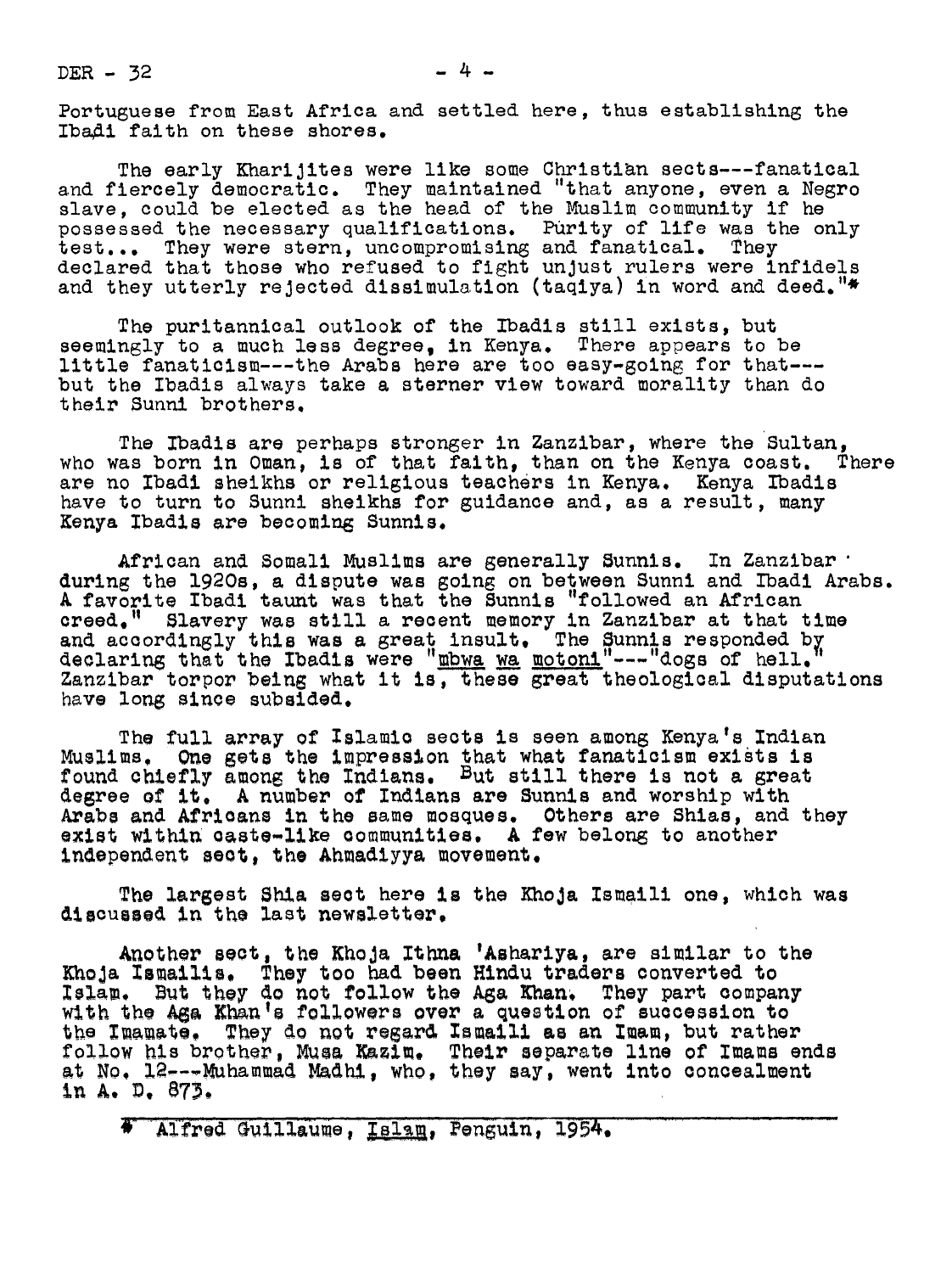DER  $-32$   $-5$   $-5$ 

The Ithna'Ashariyas maintain that the Madhl, "the guided one," will reappear some day to restore righteousness in the world. "Through the centuries, Madhis have appeared in various Muslim countries from time to time. The British Army has gone into action against at least two of them in modern times, 'the Mad Mullah of Somaliland' and 'the Madhl of the Sudan.'" (\*l)

The Ithna 'Ashariyas estimate that there are 2,000 of them in Kenya and 10.000 in all of East Africa.

Some Sunnis believe in a Madhi and maintain that Jesus Christ will reappear some day in that role. But the idea is strongest among the Shias. The idea of the coming of a Messiah who will right all wrongs would appeal to conquered peoples. Guillaume says,<br>"Ali to them is the only true ruler of Islam's destinies, and as all their efforts to get this view accepted have failed, they have taken refuge in a Messianic restoration in an indefinite future." (\*2) Hollister says: "In stables at Ispahan, two horeses were always kept bridled and saddled that they might be ready for this day.<br>One was intended for the use of the Madhi; the other for Jesus  $Christ.$   $"$  ( $*3$ )

The third Shia sect in Kenya is the Bohras (or Bohoras). They are Musteallian Shias. This sect flourished in the Yemen and then spread to India in the 1500s. A number of Yemenese are said to have emigrated to India, but along with this many Hindu traders and cultivators were converted to the new faith. They took on the name Bohra for their caste-community. It is thought to derive from the Gujerati word <u>vohoru</u>, "to trade." In the last hundred or so<br>years, a number of these Bohras emigrated to Zanzibar and the East African coast, thus establishing their faith in Africa.

The Musteallian Shias, like the Ismailis, acknowledge Ismail and some of his successors as Imams. But they part company with the Ismailis further down the line and their line of Imams'ends with  $No. 21---Typeb$ , who, they say, went into concealment to return some day as a Madhi.

A number of splits have taken place in the Bohra community and some have embraced Sunnism and now are known as "Bohra Sunnis." Most if not all Kenya Bohras are Musteallian Shias of the "Daudi" sect.

They follow a hereditary <u>Dai</u> ("one who calls"---or chief"<br>"Iney follow a hereditary <u>Dai</u> ("one who calls"---or chief"<br>"Missionary) who lives in Bombay. He lacks most of the power of the Aga Khan. However he does sent out priests whom Kenya<br>Bohras are bound to accept. There is a mullah in Nairobi and<br>a bhaisabib, who is of bigher rank, in Mombasa. The mullah bonras are bound to accept. There is a <u>mullan</u> in Ma<br>a bhaisahib, who is of higher rank, in Mombasa. The<br>here in Nairobi generally leads the services in the<br>though any believer can fulfill that function as wel<br>mullan also here in Nairobi generally leads the services in the mosques, though any believer can fulfill that function as well. The mullah also conducts the madressa, the part-time religious school

(**\***2) Ibid.

 $(*3)$  Hollister, The Shi'a of India, London, 1953.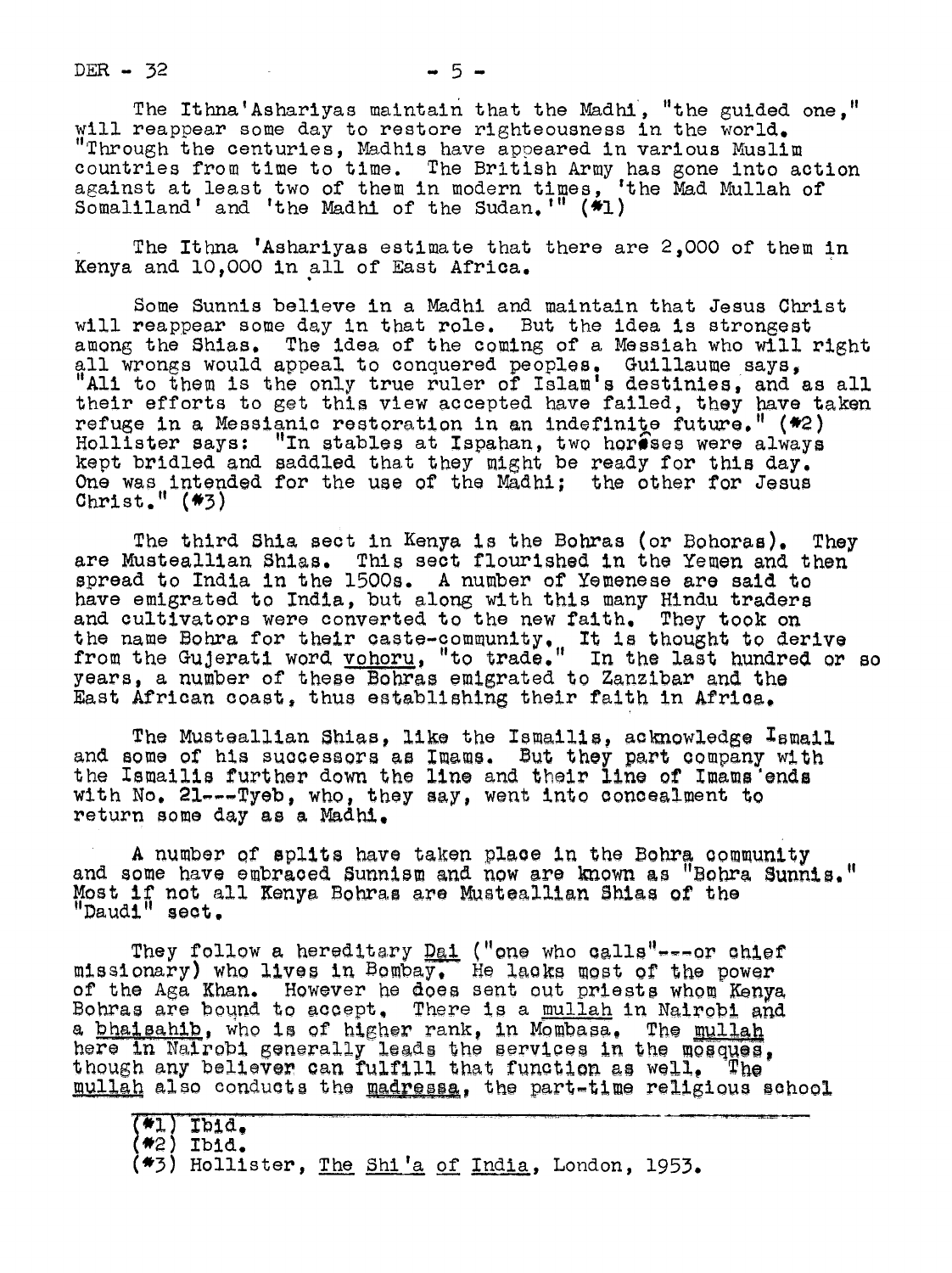DER  $-32$ 

 $-6 -$ 

for Bohra children. They do not operate schools for academic subjects, but rather send their children to government schools.

The mullah is a full-time paid priest and on religious holidays, the Bohras salaam him and present him with cash gifts. In divorces, they present the case to the mullah or bhaisahib and a panel of leading Bohras, and an effort is made to hand down a decision acceptable to both parties. Appeals can be lodged with the Dai in Bombay. It is said that in practically all cases, both parties finally work out an agreement---bending again to the "will of the community." But no divorce is valid unless agreement has been reached.

The Bohras are far more orthodox in their approach to Islam than the Ismailis. They follow the Muslim law of inheritance, observe Ramadan and make the pilgrimage to Mecca if they can. Bohra sources estimate there are 4,000 of them in Kenya and 10.000 in all of East Africa.

While the Ithna 'Ashariyas and Bohras are waiting for their Madhi, another sect in Kenya, the Ahmadiyyas, say he has already appeared in the form of an Indian of Persian ancestry named Ghulam Ahmad, who was born in the Panjab in 1835 and died there in 1908. They regard him as a mortal man who was inspired by God. He was only a servant of Muhammad; Muhammad Is still the greatest of the prophets. The Ahmadiyyas are expecting no other Madhis.

The Ahmadiyyas say that their mission is to reform Islam, which they say has grown lax and sinful in the centuries since the death of Muhammad. Sunnis and Shias alike sometimes say the Ahmadiyyas are not really Muslims at all. To this the Ahmadiyyas reply that they are the only true Muslims these days.

While the belief in a Madhi is more of a Shia doctrine, the Ahmadiyyas regard themselves as closest to the Sunnis. Like the Sunnis they regard abu-Bakr, Omar, Othman and Ali as the four rightly-guided Caliphs of Islam. The Ahmadiyyas have started a line of Imams to succeed Ghulam Ahmad. But these Imams are not regarded as possessing any divinity. They are like the Sunni idea of Caliphs---protectors of the faith. Moreoever they are elected. The current Imam, the second to hold the post since the day of Ghulam Ahmad, lives in Pakistan.

The Ahmadiyyas estimate they have 2,000 followers in Kenya and<br>In East Africa. The majority are African converts. The 7,000 in East Africa. The majority are African converts. The rest are Asians with the exception of one young Englishman. Ahmadiyyas seem to be imbued with the militant enthusiasm of a new movement and are busy trying to convert Africans and peoples of other races. There are branches of the Ahmadiyya movement in many cities of the world, including in Chicago, Washington and New York. The address of the Chicago headquarters is in the Negro district. The addresses of the Washington and New York headquarters are not familiar to me. Some Ahmadiyyas expect to convert the whole world to "the true Islam" in three centuries.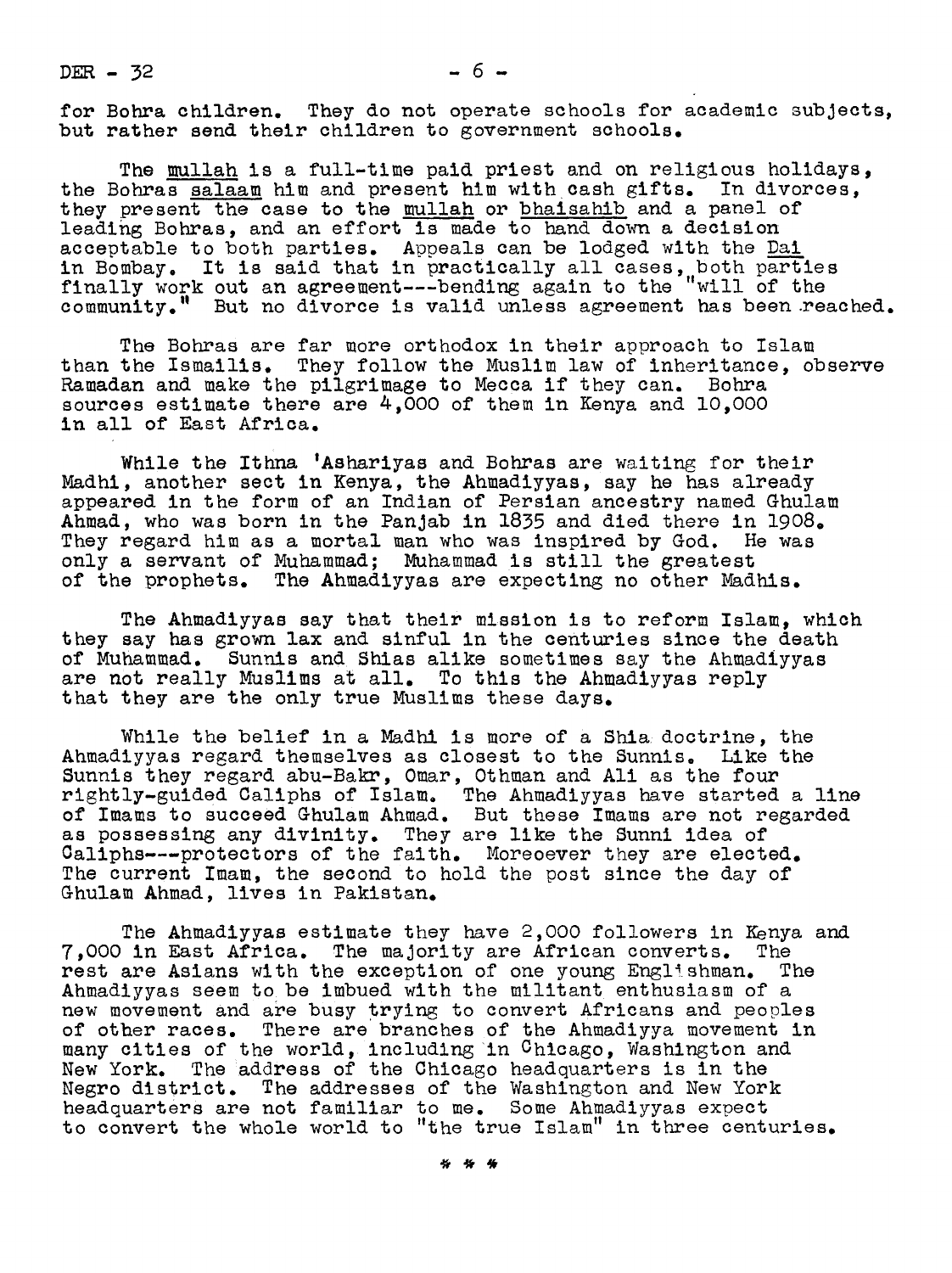$DER - 32$   $- 7 -$ 

## The Expansion of Islam in Kenya:

Islam is a static force in Kenya today. The Ahmadiyyas are making an effort to proselytize, but this is slight in comparison with the total potential resources of Islam. .In theory the Muslim faith needs no missionaries. Each Muslim is expected to spread the faith himself, mainly by setting an example that others will want to emulate. There is no doubt that converts, espcially Africans, are being acquired in Kenya today as a result of efforts by individual Muslims. But the number so converted would seem to be small. Islam has had two big periods of expansion in Kenya and elsewhere in East Africa, but these now are over. It is static today, but its static limits embrace a considerable force.

The first period of expansion was when Islam established a beach-head on the Kenya coast. The coastal Arabs, who have been settled here for at least 2,000 years, had contact with southern Arabia during Muhammad's life-time and later adopted the faith he preached. They also converted the coastal Africans and the Swahilis, or Afro-Arabs. Today all of the Arabs and nearly all of the Swahilis are Muslims. Arab friends in Mombasa told me they know of only one Christian Arab, who was converted by missionaries and who has become an outcast from their community.

During Arab times, Islam never spread to any degree to the inland tribes. One reason seems to be the apathy of the hinterland tribes to any outside influences. A vast barrier of indifferent pagans kept Islam from spreading to the interior by purely African channels.

The Arabs themselves did venture into the East African interior, but their role was mainly that of slave raiding, mixed with some commerce. The slave raiding precluded any simultaneous missionary activity. At any rate, they made few incursions into upcountry Kenya. The war-like Masai either barred their entry or demanded heavy tribute for allowing the Arab caravans to pass unmolested. The Kikuyu had also attacked some caravans and also were feared.

A few permanent caravan stations were established in what became Nyanza Province, around Lake Victoria and bordering ou Uganda, and some Africans there accepted Islam. Some Arabs settled in that area as well. But on the whole, the Arab influence on upcountry Kenya was negligible. The situation was different in Tanganyika and Uganda where numbers of Africans in tribes allied with the Arabs accepted Islam and were influenced in other ways by Arab culture.

At the end of the last century and the beginning of the present one, a process began under which Islam was finally to sweep into the interior. Interestingly enough, Islam had Christianity partly to thank for making it possible.

Prompted by a number of motives, among which were desires to stamp out slavery and the slave trade and bring Christianity to the tribes of the interior, Britain declared a Protectorate over what became Kenya and Uganda in 1895. With the advent of European rule and all that it brought with it---a process that took some years to consolidate---the old beliefs and ways of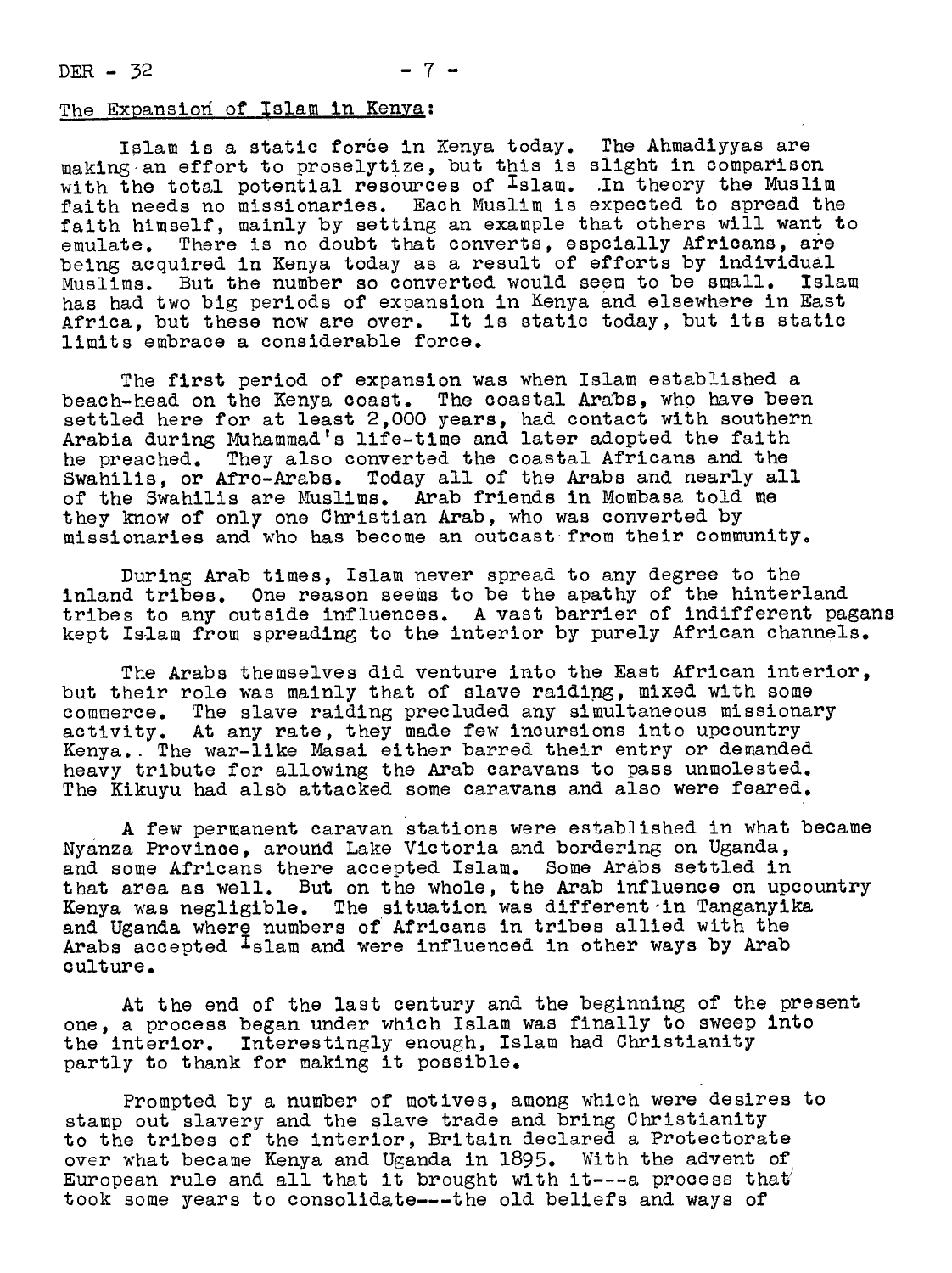$DER - 32$   $- 8 -$ 

life of many of the interior tribes were shattered. These Africans had suddenly become aware of the barren limitations of their old tribal religions in explaining the world about them. They looked for something to replace them, something that could make sense out of the bewildering circumstances into which they had been plunged.

Christian missionaries had struggled for years, without reat success, in trying to win converts in a tribal atmosphere. ut as long as there were few Europeans around, as long as the tribe, its religion and all its customs remained intact, few Africans were interested in the new dini (religion). But when European administration was consolidated, tribal structures began disintegrating. There was a rush of intending converts to the Christian mission stations. The process was felt the most just after World War I when large numbers of Africans, who had been mobilized for service as porters, got a look at the outside world and made their final break with tribalism and tribal religions.

Christianity moved in rapidly to fill the void, but Islam was on the march as well. It had no missionaries as such, no<br>funds and no organizations for propagating the faith. The funds and no organizations for propagating the faith. Muslim faith was carried by Swahili policemen, soldiers, clerks, overseers and servants that the Europeans brought with them from the coast to help them administer the interior, and by Swahili traders and others who followed in the wake. Oliver writes:

> "To the African villager, especially if he lived far from a missionary center, these black invaders must have apoeared, both by weight of numbers and by racial propinquity, the most significant element of the new regime. They were often the visible instruments of the new authority which was shaking the foundations of his world.

"Frequently, it was they who brought for sale the wonderful wares of the West. If he sought employment on a European farm, or if he was conscripted for work on a road or a railway, it was they who stood in comfort and watched over his toil.

"They knew something of the wider world at the coast and beyond, which worshipped the one God and followed the precepts of the Prophet. Their understanding of the Koran might be imperfect, their observance of religious practices might be meaningless; but to the pagan African it would at once be apparent that membership of the grea't brotherhood of the faithful would confer at least that sense of sophistication, which, in his tribal parochialism, he so signally lacked.

The attractiveness of Islam, the religion of the "superior" black newcomers, to the African no doubt was enhauced by the

Oliver, The Missionary Factor in East Africa, London, 1952.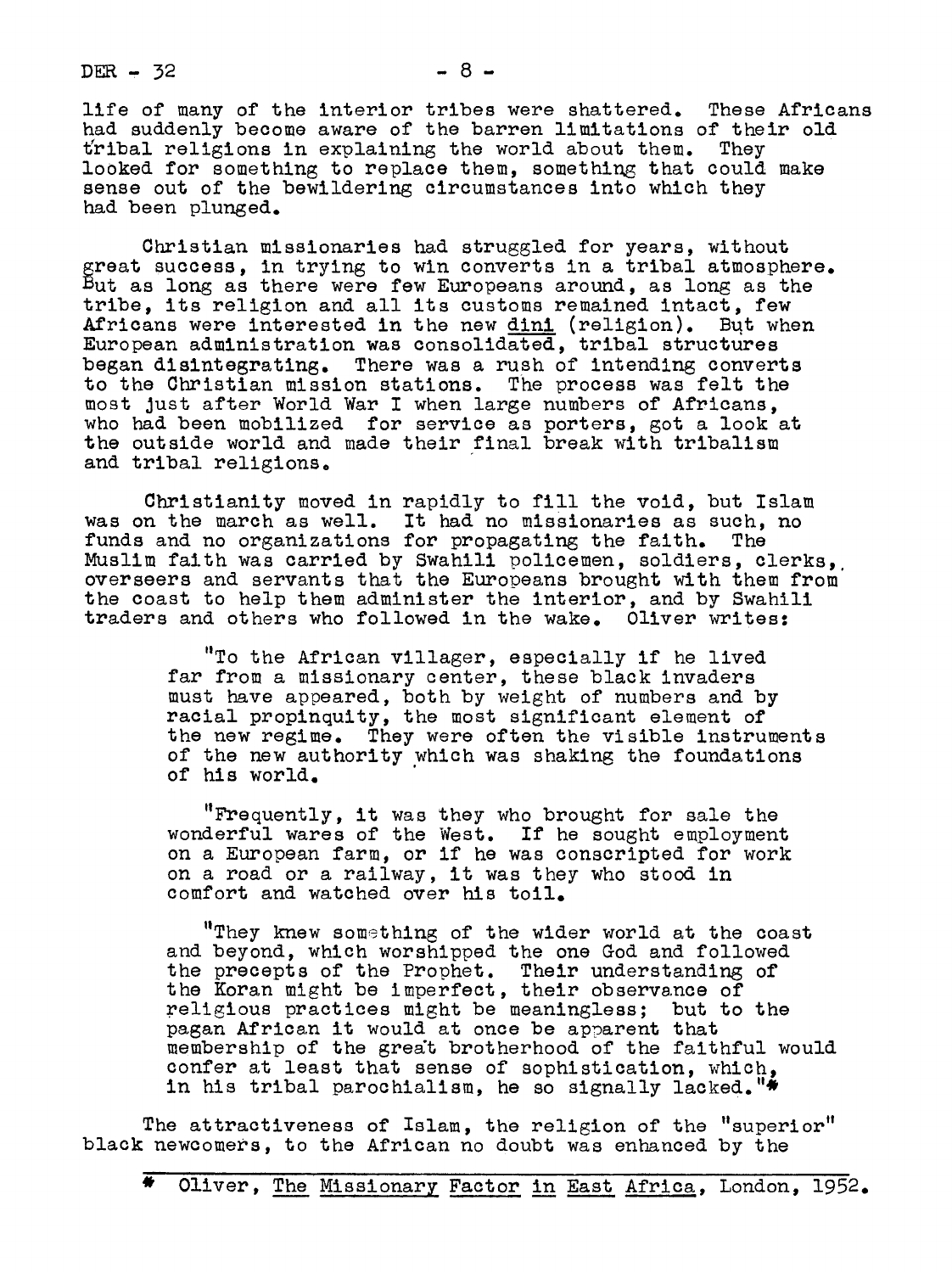$DER - 32$   $-9-$ 

fact that it permitted him to continue with polygamy. True, drinking was frowned upon, but Islam generally has no clergy to guard the morals of the flock. A more devout Muslim might disapprove of his errant brother, but outside some Indian sects, Islam knows no ex-communication. The doors of the mosque, of the "great brotherhood of the faithful,"

would always be open to sinner and righteous alike.

As a result, Islam picked up converts even among such predominantly Christian tribes as the Kikuyu. The process was reinforced when, as European administration expanded, other "superior" dark-skinned men who professed Islam poured into upcountry Kenya and came into contact with the Africans. These later invaders included Somalis, Sudanese and Comorans.

But this early prestige of Islam is waning now. Christianity is taking the lead. While an earlier generation of Africans saw only Swahili Muslims when it looked for educated and clever black men. todaY's generation can look to Christiau Africans with college degrees who have far surpassed the attainments of those first Swahili visitors.

To the upcountry African, Christianity acquired a greater prestige because it was associated with the dominant Europeans. The ambitious African quickly saw who ruled the roost and it was the white Christian ruler after whom he wanted to pattern himself.

If he wanted a better Job, he had to learu English. The place to learn it was in one of the Christian mission schools springing up throughout the reserves. Christianity and education were one in the minds of the Africans---a situation that still exists today. Literacy in English couferred material rewards on the African. But Islam, Koran studies and Arabic, taught in a poor, ramshackle bush school, had little to offer in this regard.

The Christian missionaries in addition were well-organized. They not only took the lead over the Muslims, but they often were in advance of the government as well. At a time when government still was engaged in the preliminary work of establishing colonial administration---keeping the peace, collecting taxes and opening up roads---Christian missionaries had already opened schools and hospitals for Africans. Islam's upcountry schools were few by comparison.

"We're realizing our mistake now," an Indian Muslim said. "We didn't proselytize for Islam. If we had spent one-tenth of what the-Christians spent, all of East Africa would be for Islam<br>now."

Whether that would have happened or not, there still is only one Muslim missionary orgauizatiou iu Keuya today. It is run by the industrious Ahmadiyyas. They estimate they have gained 1,500 African converts since they opened their campaign six years ago.

The Ahmadiyya organization is paitterued after Christian missionary orgauizatious. It is headed by a Chief Missionary, who came here from the Panjab in 1934. He has several full-time paid